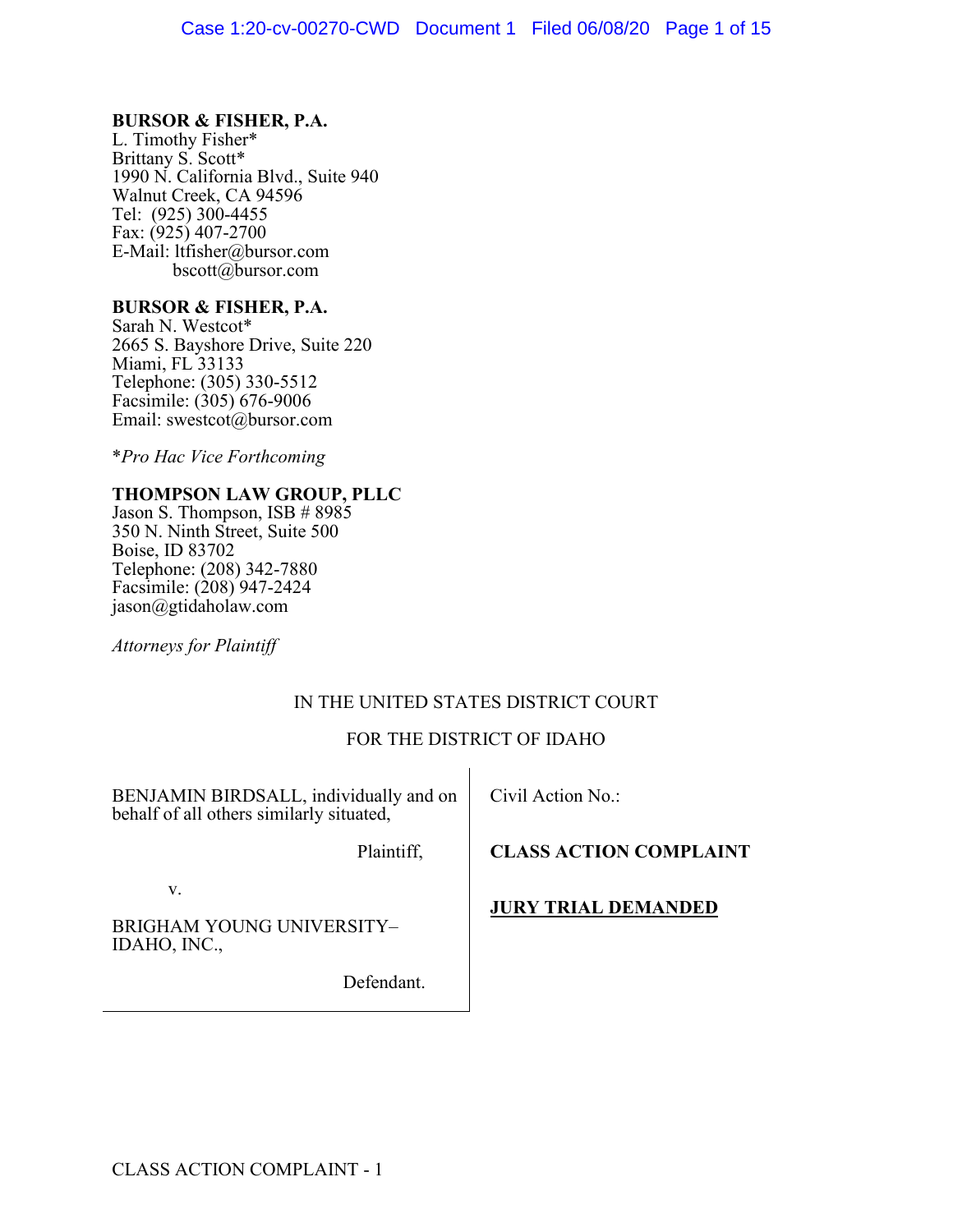#### Case 1:20-cv-00270-CWD Document 1 Filed 06/08/20 Page 2 of 15

Plaintiff Benjamin Birdsall ("Plaintiff") brings this action on behalf of himself and all others similarly situated against Defendant Brigham Young University-Idaho, Inc. ("BYU" or "Defendant"). Plaintiff makes the following allegations pursuant to the investigation of his counsel and based upon information and belief, except as to the allegations specifically pertaining to himself, which are based on personal knowledge.

#### **NATURE OF THE ACTION AND FACTS COMMON TO ALL CLAIMS**

1. This is a class action lawsuit on behalf of all people who paid tuition and fees for the 2020 Winter and Spring Terms at BYU, and who, because of Defendant's response to the Novel Coronavirus Disease 2019 ("COVID-19") pandemic, lost the benefit of the education for which they paid, and/or the services or which their fees were paid, without having their tuition and fees refunded to them.

2. BYU is part of a private research university with a total enrollment of approximately 19,211 students. The university offers 96 undergraduate degrees. BYU also operates an online program at a substantially discounted price, which offers various undergraduate courses.

3. BYU operates on academic trimesters. The Winter 2020 Term began on January 8, 2020 and ran through April 9, 2020. The Spring 2020 Term began April 20 and runs through July 22, 2020.

4. On March 13, 2020, BYU, through a campus announcement, announced that because of the global COVID-19 pandemic, its campus would be closed and courses would transition to online and remote learning. On March 18, 2020, BYU announced that Spring Term courses would also only be available online or remotely

5. BYU has not held any in-person classes since March 24, 2020, at the latest. Classes that have continued have been in an online format, with no in-person instruction.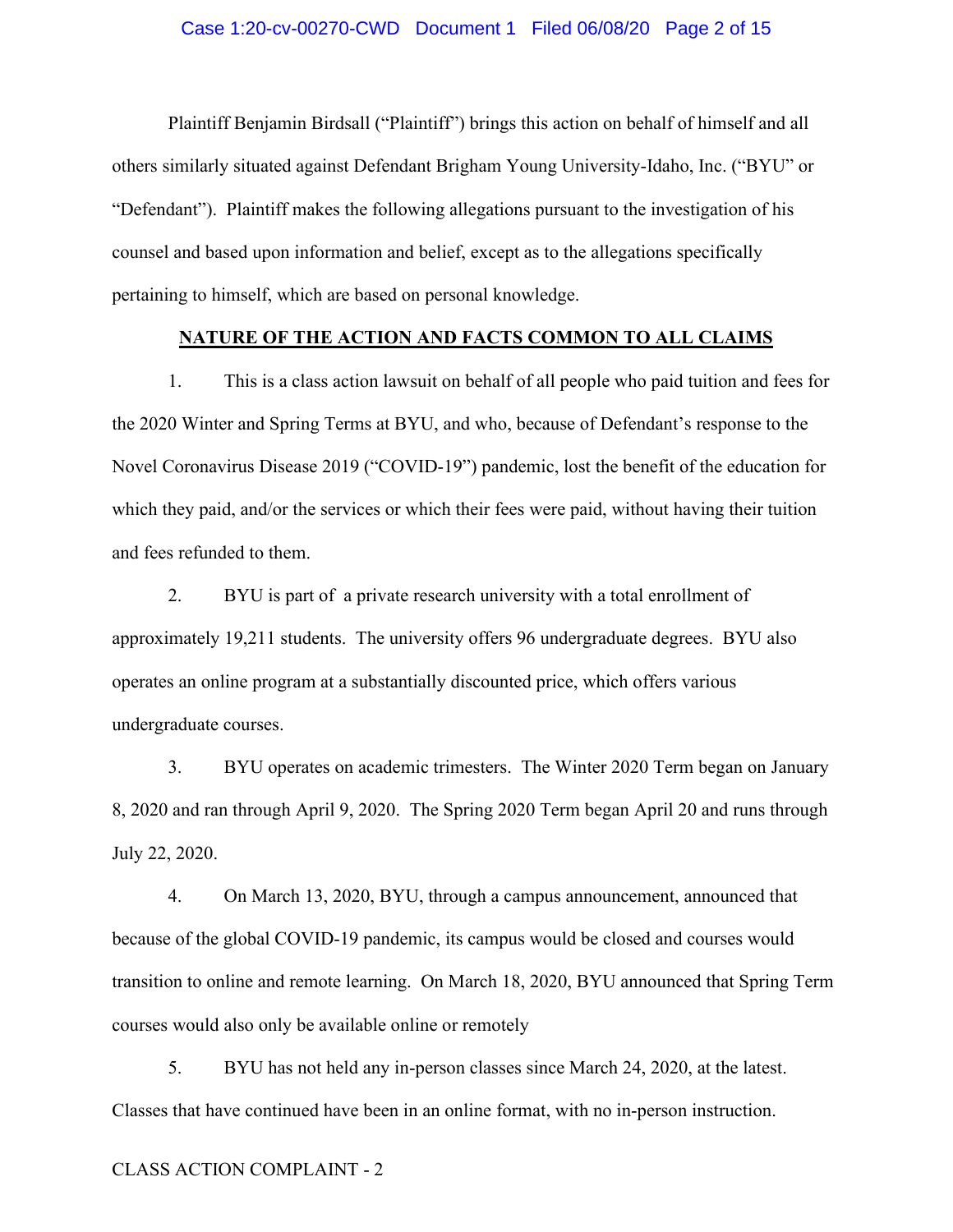#### Case 1:20-cv-00270-CWD Document 1 Filed 06/08/20 Page 3 of 15

6. As a result of the closure of BYU's facilities, BYU has not delivered the educational services, facilities, access and/or opportunities that Plaintiff and the putative class contracted and paid for. The online learning options being offered to BYU students are subpar in practically every aspect, from the lack of facilities, materials, and access to faculty. Students have been deprived of the opportunity for collaborative learning and in-person dialogue, feedback, and critique. The remote learning options are in no way the equivalent of the inperson education that Plaintiff and the putative class members contracted and paid for.

7. Plaintiff and the putative class are therefore entitled to a refund of tuition and fees for in-person educational services, facilities, access and/or opportunities that BYU has not provided. Even if BYU claims it did not have a choice in cancelling in-person classes, it nevertheless has improperly retained funds for services it is not providing.

8. Through this lawsuit Plaintiff seeks, for himself and Class members, BYU's disgorgement of the pro-rated portion of tuition and fees, proportionate to the amount of time that remained in the 2020 Winter and the Spring 2020 Terms, when classes moved online and campus services ceased being provided. Plaintiff seeks a return of these amounts on behalf of himself and the Class as defined below.

#### **PARTIES**

9. Plaintiff Benjamin Birdsall is a citizen of Idaho who resides in Rexburg, Idaho. Mr. Birdsall is an undergraduate student at BYU – Idaho pursuing a degree in Software Engineering. The Software Engineering program at BYU relies extensively on in-person instruction, meaningful student presentations, peer collaboration, and access to other university facilities. None of these resources are available to Mr. Birdsall while in-person classes are suspended. Mr. Birdsall paid Defendant approximately \$2,150 in tuition and fees per term for the Winter 2020 and Spring 2020 Terms. BYU has not provided Mr. Birdsall any refund of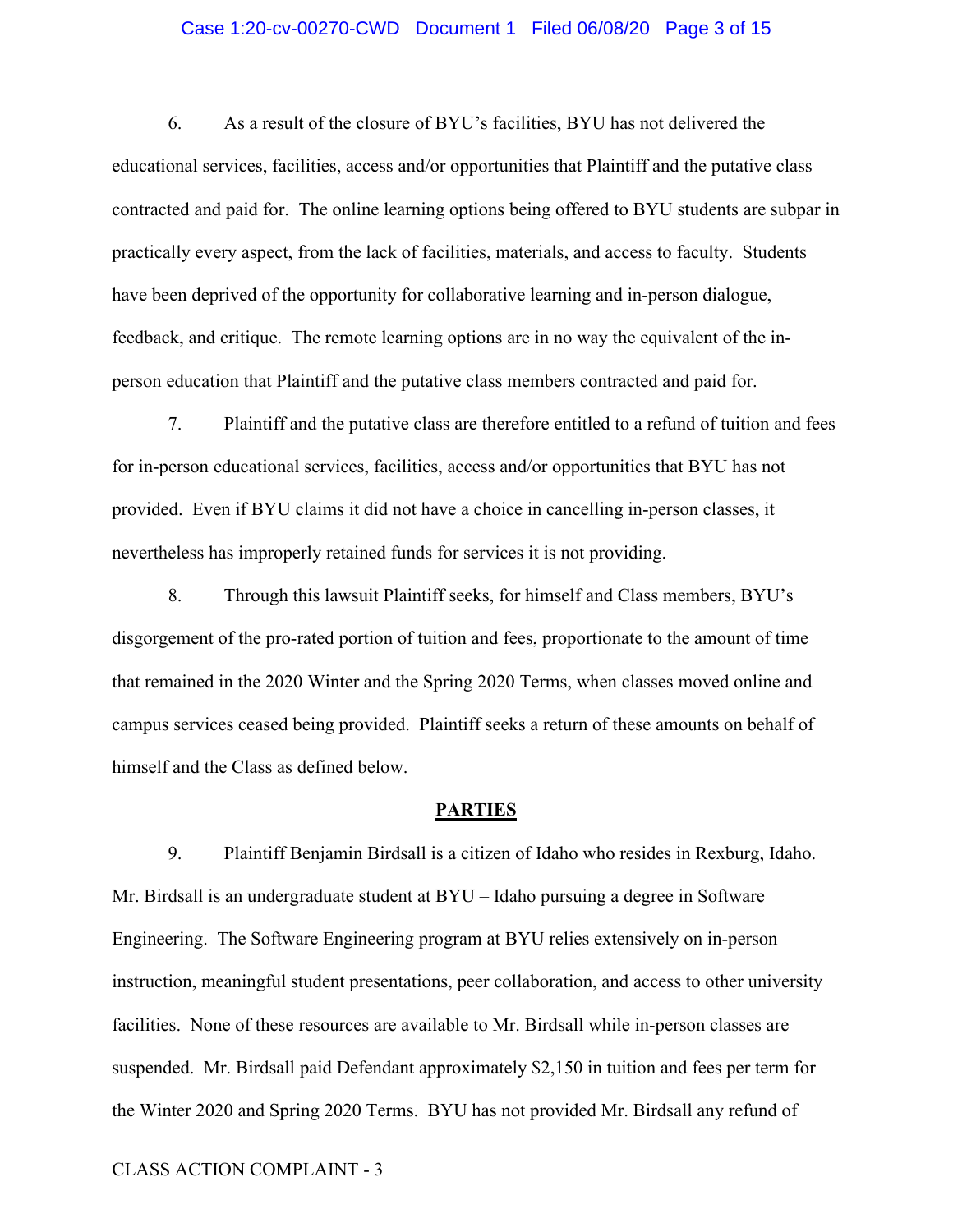#### Case 1:20-cv-00270-CWD Document 1 Filed 06/08/20 Page 4 of 15

tuition or other mandatory fees, despite the fact that in-person classes have not been held since March 12, 2020.

10. Defendant Brigham Young University – Idaho, Inc. is a private university located in Rexburg, Idaho.

#### **JURISDICTION AND VENUE**

11. The Court has jurisdiction over this action pursuant to 28 U.S.C. § 1332(d)(2)(A), as modified by the Class Action Fairness Act of 2005, because at least one member of the Class, as defined below, is a citizen of a different state than Defendants, there are more than 100 members of the Class, and the aggregate amount in controversy exceeds \$5,000,000 exclusive of interest and costs.

12. This Court has personal jurisdiction over Defendant because Defendant maintains its principal place of business in this District.

13. Venue is proper in this Court pursuant to 28 U.S.C. § 1391 because Defendant is a resident of this District.

#### **FACTUAL ALLEGATIONS**

## *Plaintiff And Class Members Paid Tuition And Fees For The Winter 2020 And Spring 2020 Terms*

14. Plaintiff and Class members are individuals who paid the cost of tuition and other mandatory fees for the Winter 2020 and Spring 2020 Terms.

15. Winter 2020 classes at BYU began on or about January 8, 2020 and ended April 9, 2020. Spring 2020 classes began on or about April 20, 2020 and run through July 22, 2020.

16. Plaintiff and Class members paid the cost of tuition for the Winter 2020 and Spring 2020 Terms, as well as associated fees and costs.

17. Examples of approximate tuition costs at BYU for the Winter 2020 and Spring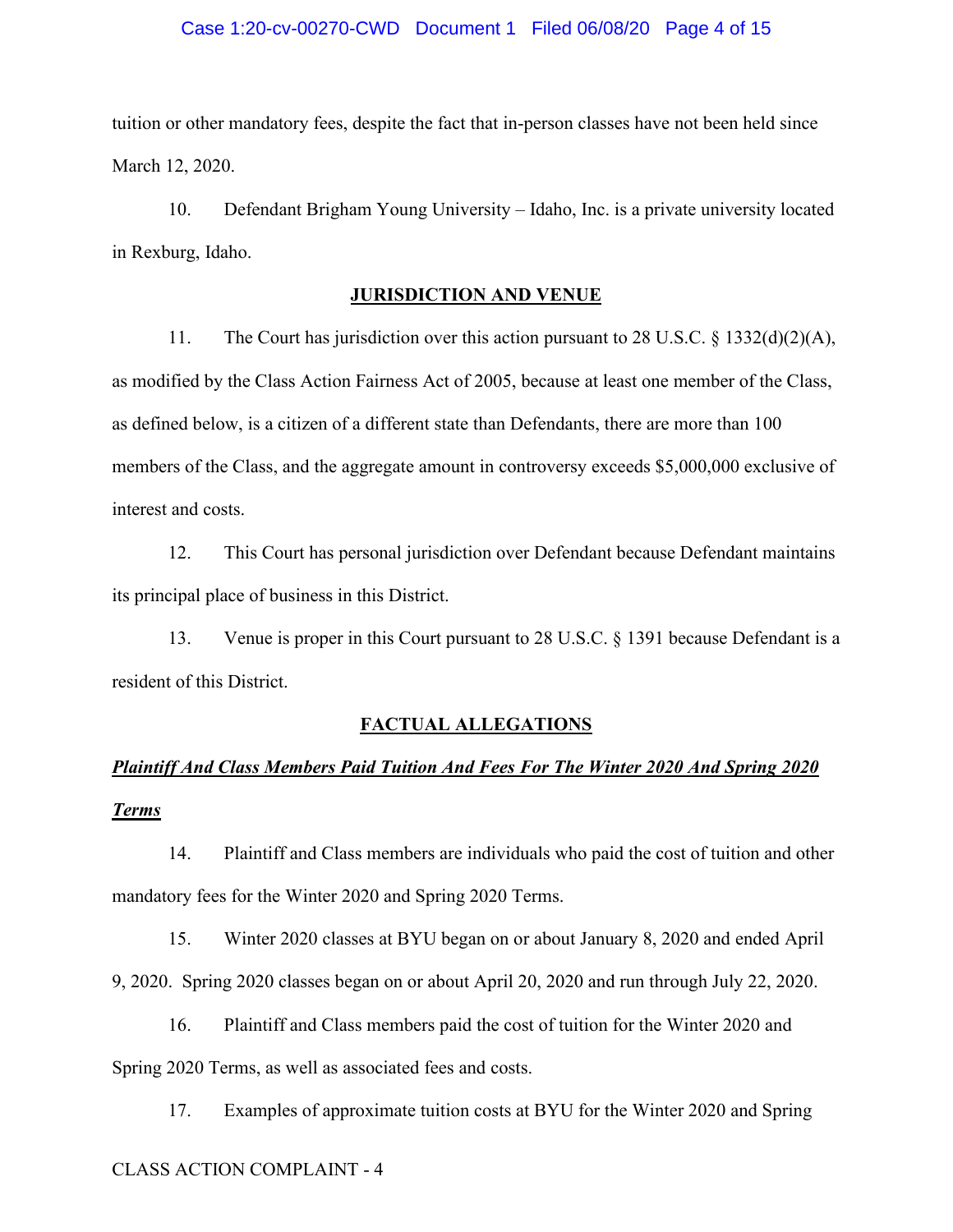2020 Terms are as follows:

- LDS Tuition: \$2,104 per term
- Non-LDS Tuition: \$4,208 per term

18. The tuition and fees described in the paragraphs above are provided by way of example; total damage amounts – which may include other fees that are not listed herein but that were not refunded – will be proven at trial.

#### *In Response To COVID-19, BYU Closed Its Campus And Cancelled All In-Person Classes*

19. On March 13, 2020, BYU, through a campus announcement, announced that because of the global COVID-19 pandemic, its campus would be closed and courses would transition to online and remote learning. On March 18, 2020, BYU announced that Spring Term courses would also only be available online or remotely

20. BYU has not held any in-person classes since March 12, 2020. Classes that have continued have only been offered in an online format, with no in-person instruction.

21. As a result of the closure of Defendant's facilities, Defendant has not delivered the educational services, facilities, access and/or opportunities that Plaintiff and the putative class contracted and paid for. Plaintiff and the putative class are therefore entitled to a refund of all tuition and fees for services, facilities, access and/or opportunities that Defendant has not provided. Even if Defendant claims it did not have a choice in cancelling in-person classes, it nevertheless has improperly retained funds for services it is not providing.

22. Plaintiff and members of the Class did not choose to attend an online institution of higher learning, but instead chose to attend Defendant's institution and enroll on an in-person basis.

23. Defendant markets BYU's on-campus experience as a benefit of enrollment on its website: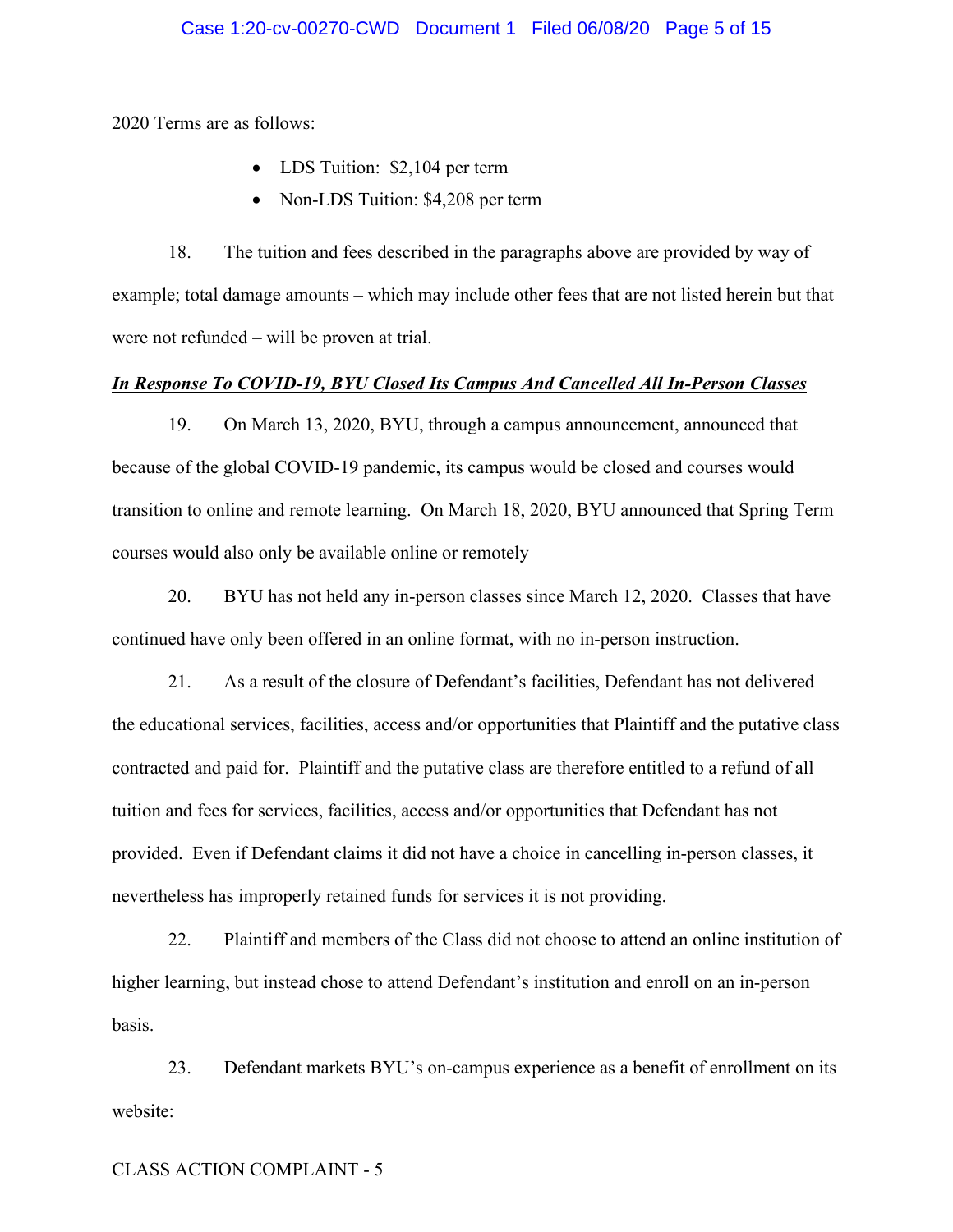

Students take charge of their education by applying the Learning Model.

It's one of the classic images of higher education: a lecture hall full of students listening passively while a professor discourses on the subject at hand. This kind of disconnected, one-way interaction is not what you'll find in a BYU-Idaho classroom. At

this university, learning is defined by active engagement. Students are urged to take charge of their education and be fully involved in their own learning.

This approach, called the Learning Model, is based on three key steps: Prepare, Teach One Another, and Ponder and Prove. Students come to each class prepared to learn by studying assigned readings, completing required homework, and participating in online discussions and pre-class study groups. Through instructor-led discussions in class, students teach each other what they've learned-honing and refining their own understanding in the process. Later, students internalize their learning through review, reflection, and application.

The Learning Model's proactive, engaged approach to education is a defining aspect of the BYU-Idaho experience that provides a pattern for continual learning and personal development long after graduation.

24. The online learning options being offered to BYU students are subpar in practically every aspect, from the lack of facilities, materials, and access to faculty. Students have been deprived of the opportunity for collaborative learning and in-person dialogue, feedback, and critique.

25. The remote learning options are in no way the equivalent of the in-person education putative class members contracted and paid for. The remote education being provided is not even remotely worth the amount charged to class members for the Winter 2020 and Spring 2020 Terms. The tuition and fees for in-person instruction at BYU are higher than tuition and fees for other online institutions because such costs cover not just the academic instruction, but encompass an entirely different experience which includes but is not limited to:

• Face to face interaction with professors, mentors, and peers;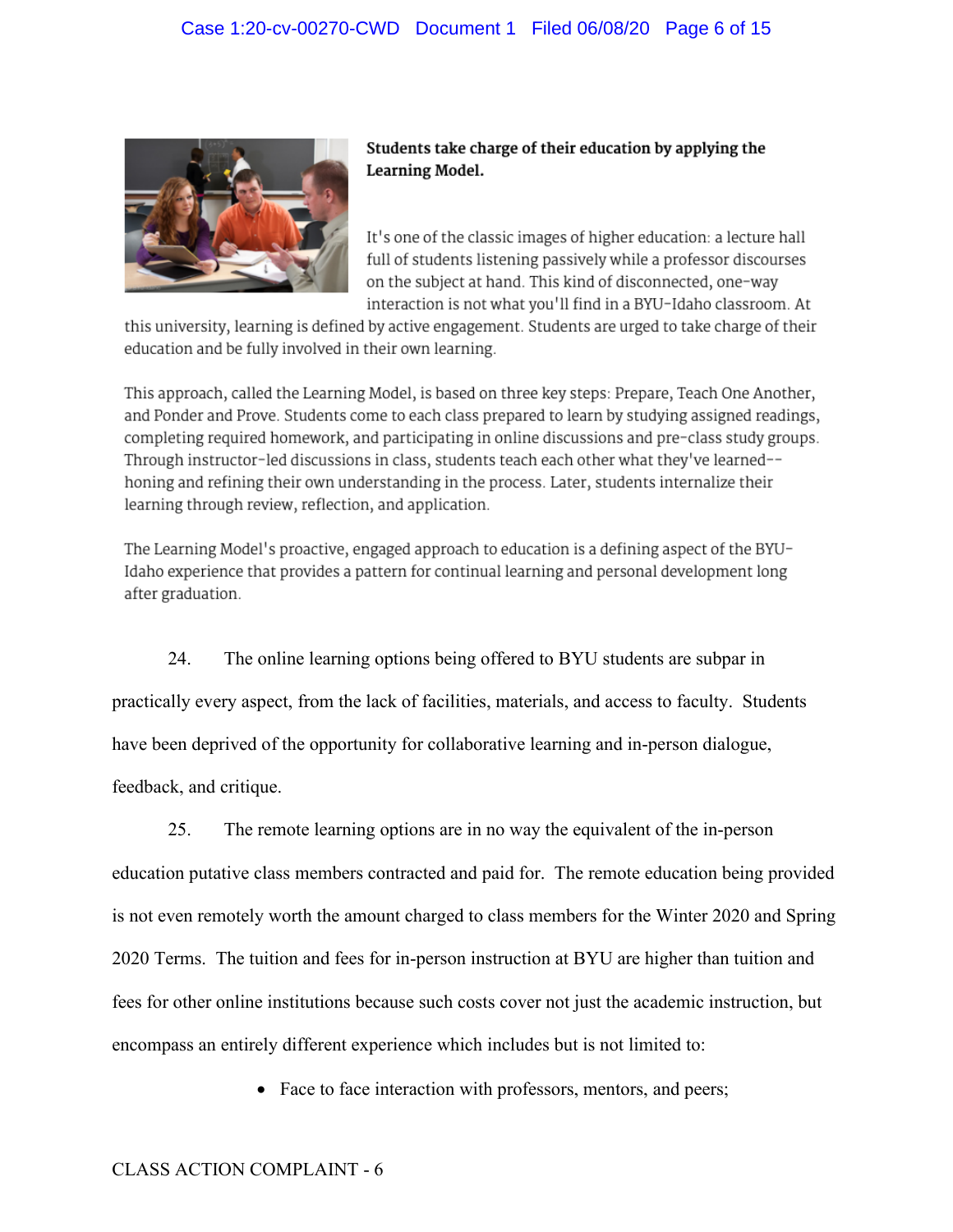- Access to facilities such as libraries, laboratories, computer labs, and study room;
- Student governance and student unions;
- Extra-curricular activities, groups, intramural sports, etc.;
- Student art, cultures, and other activities;
- Social development and independence;
- Hands on learning and experimentation;
- Networking and mentorship opportunities.

26. The fact that BYU students paid a higher price for an in-person education than they would have paid for an online education is illustrated clearly by the vast price difference in BYU's in-person, on-campus programs versus BYU's own online program. BYU's in-person tuition per term is approximately \$2,104 or \$4,208, or \$175 to \$350 per credit. However, tuition for BYU's online courses is offered at a discounted rate of \$75 to 128.00 per credit Thus, the cost of one term of an in-person education at BYU is **more than twice** the cost of a semester of online education at the same university.

27. Through this lawsuit Plaintiff seeks, for himself and Class members, Defendant's disgorgement of the pro-rated portion of tuition and fees, proportionate to the amount of time that remained in the Winter 2020 and Spring 2020 Terms when classes moved online and campus services ceased being provided. Plaintiff seeks return of these amounts on behalf of himself and the Class, as defined below.

## **CLASS ALLEGATIONS**

28. Plaintiff seeks to represent a class defined as all people who paid BYU Winter and Spring 2020 tuition and/or fees for in-person educational services that BYU failed to provide, and whose tuition and fees have not been refunded (the "Class"). Specifically excluded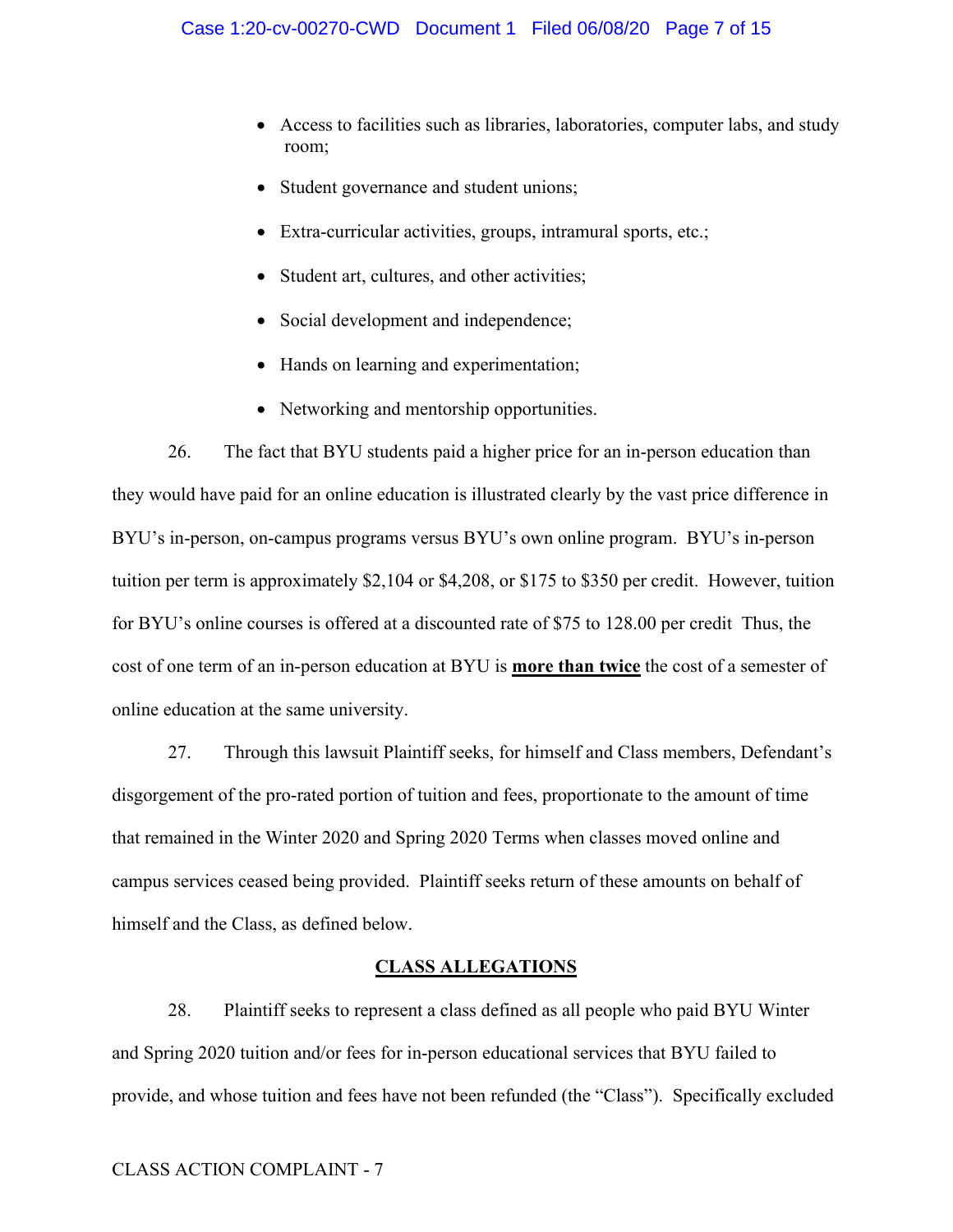#### Case 1:20-cv-00270-CWD Document 1 Filed 06/08/20 Page 8 of 15

from the Class are Defendant, Defendant's officers, directors, agents, trustees, parents, children, corporations, trusts, representatives, employees, principals, servants, partners, joint ventures, or entities controlled by Defendant, and their heirs, successors, assigns, or other persons or entities related to or affiliated with Defendant and/or Defendant's officers and/or directors, the judge assigned to this action, and any member of the judge's immediate family.

29. Plaintiff also seeks to represent a subclass consisting of Class members who reside in Idaho (the "Subclass").

30. Subject to additional information obtained through further investigation and discovery, the foregoing definition of the Class and Subclass may be expanded or narrowed by amendment or amended complaint.

31. **Numerosity.** The members of the Class and Subclass are geographically dispersed throughout the United States and are so numerous that individual joinder is impracticable. Upon information and belief, Plaintiff reasonably estimates that there are tens of thousands of members in the Class and Subclass. Although the precise number of Class members is unknown to Plaintiff, the true number of Class members is known by Defendant and may be determined through discovery. Class members may be notified of the pendency of this action by mail and/or publication through records in Defendant's possession.

32. **Existence and predominance of common questions of law and fact.** Common questions of law and fact exist as to all members of the Class and Subclass and predominate over any questions affecting only individual Class members. These common legal and factual questions include, but are not limited to, the following:

- (a) whether Defendant accepted money from Class and Subclass members in exchange for the promise to provide services;
- (b) whether Defendant has provided the services for which Class and Subclass members contracted;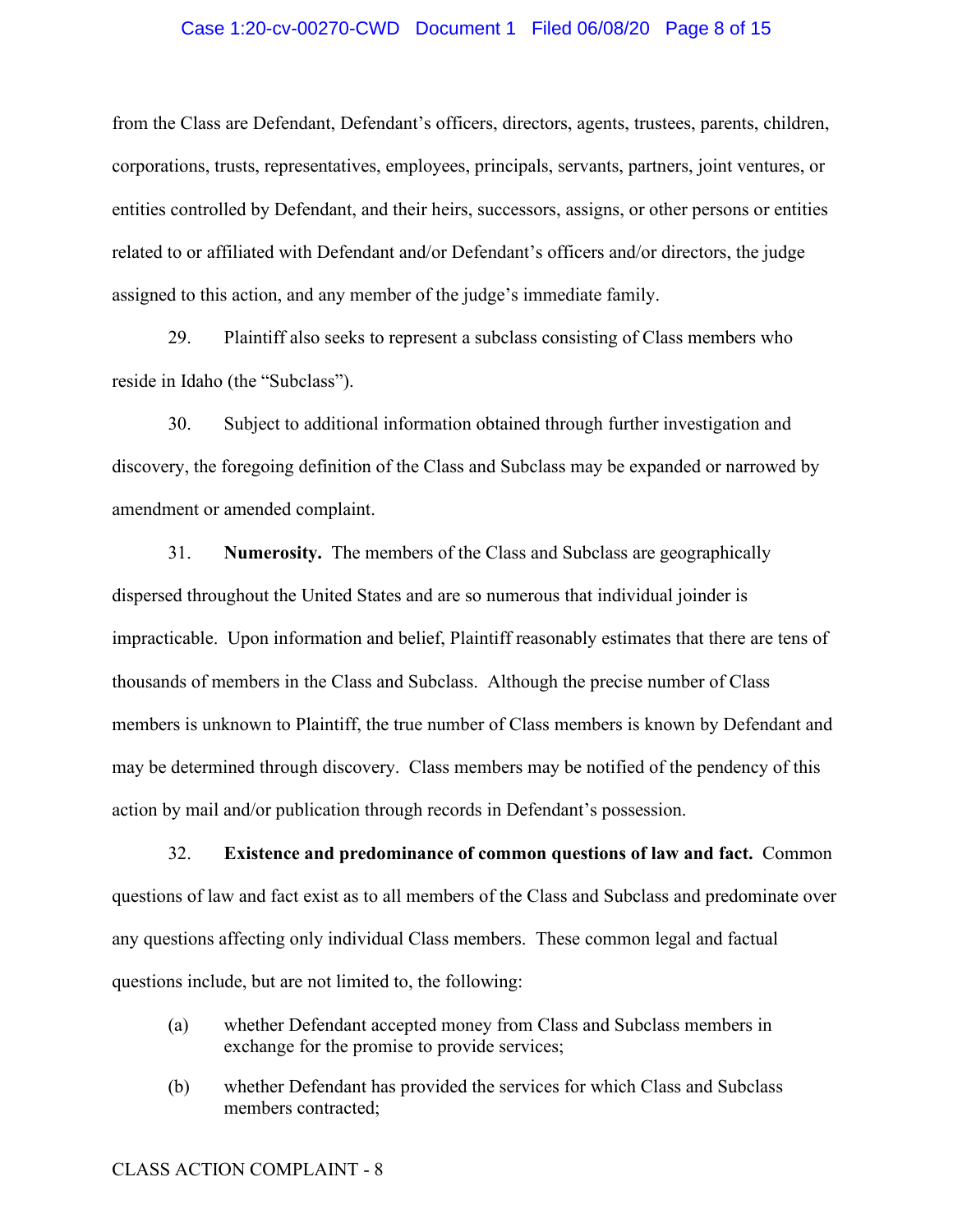- (c) whether Class and Subclass members are entitled to a refund for that portion of the tuition and fees that was contracted for services that Defendant did not provide;
- (d) whether Defendant has unlawfully converted money from Plaintiff, the Class and Subclass; and
- (d) whether Defendant is liable to Plaintiff, the Class, and Subclass for unjust enrichment.

33. **Typicality.** Plaintiff's claims are typical of the claims of the other members of the Class and Subclass in that, among other things, all Class and Subclass members were similarly situated and were comparably injured through Defendant's wrongful conduct as set forth herein. Further, there are no defenses available to Defendant that are unique to Plaintiff.

34. **Adequacy of Representation.** Plaintiff will fairly and adequately protect the interests of the Class and Subclass. Plaintiff has retained counsel that is highly experienced in complex consumer class action litigation, and Plaintiff intends to vigorously prosecute this action on behalf of the Class and Subclass. Furthermore, Plaintiff has no interests that are antagonistic to those of the Class or Subclass.

35. **Superiority.** A class action is superior to all other available means for the fair and efficient adjudication of this controversy. The damages or other financial detriment suffered by individual Class and Subclass members are relatively small compared to the burden and expense of individual litigation of their claims against Defendant. It would, thus, be virtually impossible for the Class or Subclass on an individual basis, to obtain effective redress for the wrongs committed against them. Furthermore, even if Class or Subclass members could afford such individualized litigation, the court system could not. Individualized litigation would create the danger of inconsistent or contradictory judgments arising from the same set of facts. Individualized litigation would also increase the delay and expense to all parties and the court system from the issues raised by this action. By contrast, the class action device provides the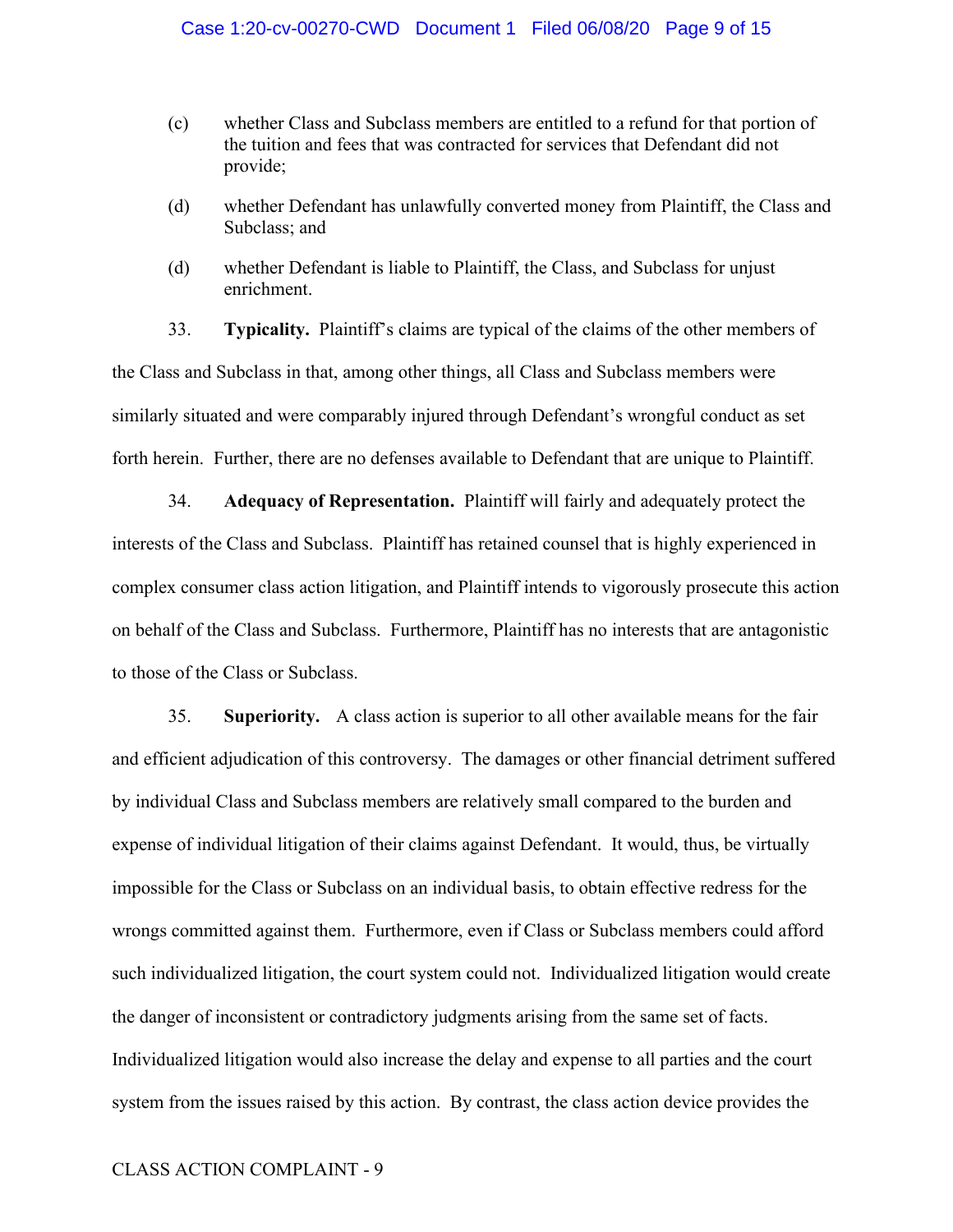## Case 1:20-cv-00270-CWD Document 1 Filed 06/08/20 Page 10 of 15

benefits of adjudication of these issues in a single proceeding, economies of scale, and comprehensive supervision by a single court, and presents no unusual management difficulties under the circumstances.

- 36. In the alternative, the Class and Subclass may also be certified because:
- (a) the prosecution of separate actions by individual Class and Subclass members would create a risk of inconsistent or varying adjudications with respect to individual Class and Subclass members that would establish incompatible standards of conduct for the Defendant;
- (b) the prosecution of separate actions by individual Class and Subclass members would create a risk of adjudications with respect to them that would, as a practical matter, be dispositive of the interests of other Class and Subclass members not parties to the adjudications, or substantially impair or impede their ability to protect their interests; and/or
- (c) Defendant has acted or refused to act on grounds generally applicable to the Class and Subclass as a whole, thereby making appropriate final declaratory and/or injunctive relief with respect to the members of the Class and Subclass as a whole.

#### **COUNT I Breach Of Contract (On Behalf Of The Class And Subclass)**

37. Plaintiff hereby incorporates by reference the allegations contained in paragraphs

1-36 of this complaint.

- 38. Plaintiff brings this claim individually and on behalf of the members of the Class and Subclass against Defendant.
	- 39. Through the admission agreement and payment of tuition and fees, Plaintiff and

each member of the Class and Subclass entered into a binding contract with Defendant.

40. As part of the contract, and in exchange for the aforementioned consideration,

Defendant promised to provide certain services, all as set forth above. Plaintiff, Class, and

Subclass members fulfilled their end of the bargain when they paid monies due for Winter and

Spring 2020 tuition. Tuition for Winter and Spring 2020 was intended to cover in-person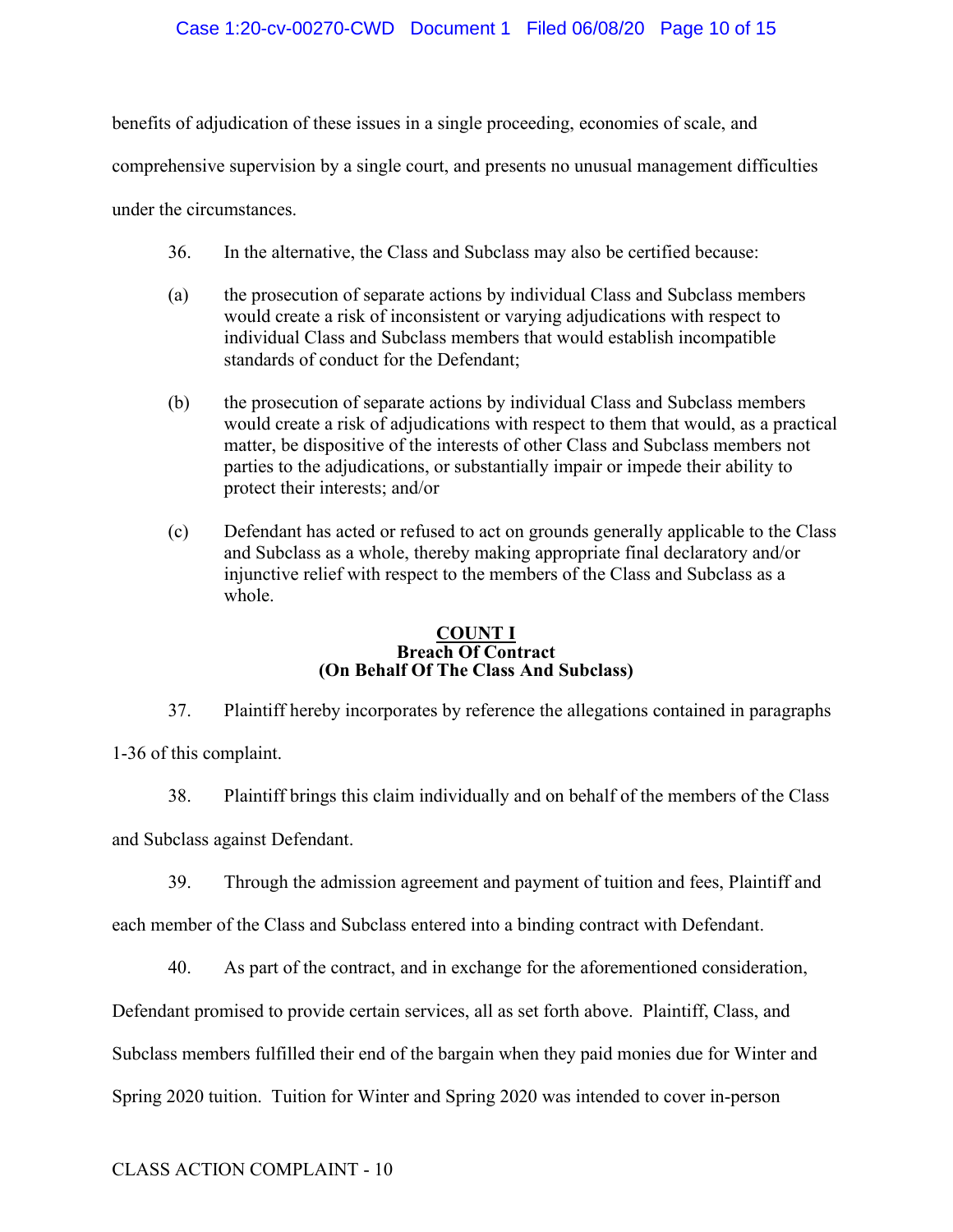#### Case 1:20-cv-00270-CWD Document 1 Filed 06/08/20 Page 11 of 15

educational services from January through July 2020. In exchange for tuition monies paid, Class and Subclass members were entitled to in-person educational services through the end of the Spring Term.

41. Defendant has failed to provide the contracted for services and has otherwise not performed under the contract as set forth above. Defendant has retained monies paid by Plaintiff and the Class and Subclass for their Winter and Spring 2020 tuition and fees, without providing them the benefit of their bargain.

42. Plaintiff and members of the Class and Subclass have suffered damage as a direct and proximate result of Defendant's breach, including but not limited to being deprived of the education, experience, and services to which they were promised and for which they have already paid.

43. As a direct and proximate result of Defendant's breach, Plaintiff, the Class, and Subclass are entitled to damages, to be decided by the trier of fact in this action, to include but no be limited to reimbursement of certain tuition, fees, and other expenses that were collected by Defendant for services that Defendant has failed to deliver. Defendant should return the prorated portion of any Winter or Spring 2020 tuition and fees for education services not provided since BYU shut down on March 12, 2020.

44. Defendant's performance under the contract is not excused due to COVID-19. Indeed, Defendant should have refunded the pro-rated portion of any education services not provided. Even if performance was excused or impossible, Defendant would nevertheless be required to return the funds received for services it will not provide.

#### **COUNT II Unjust Enrichment (On Behalf Of The Class And Subclass)**

45. Plaintiff hereby incorporates by reference the allegations contained in paragraphs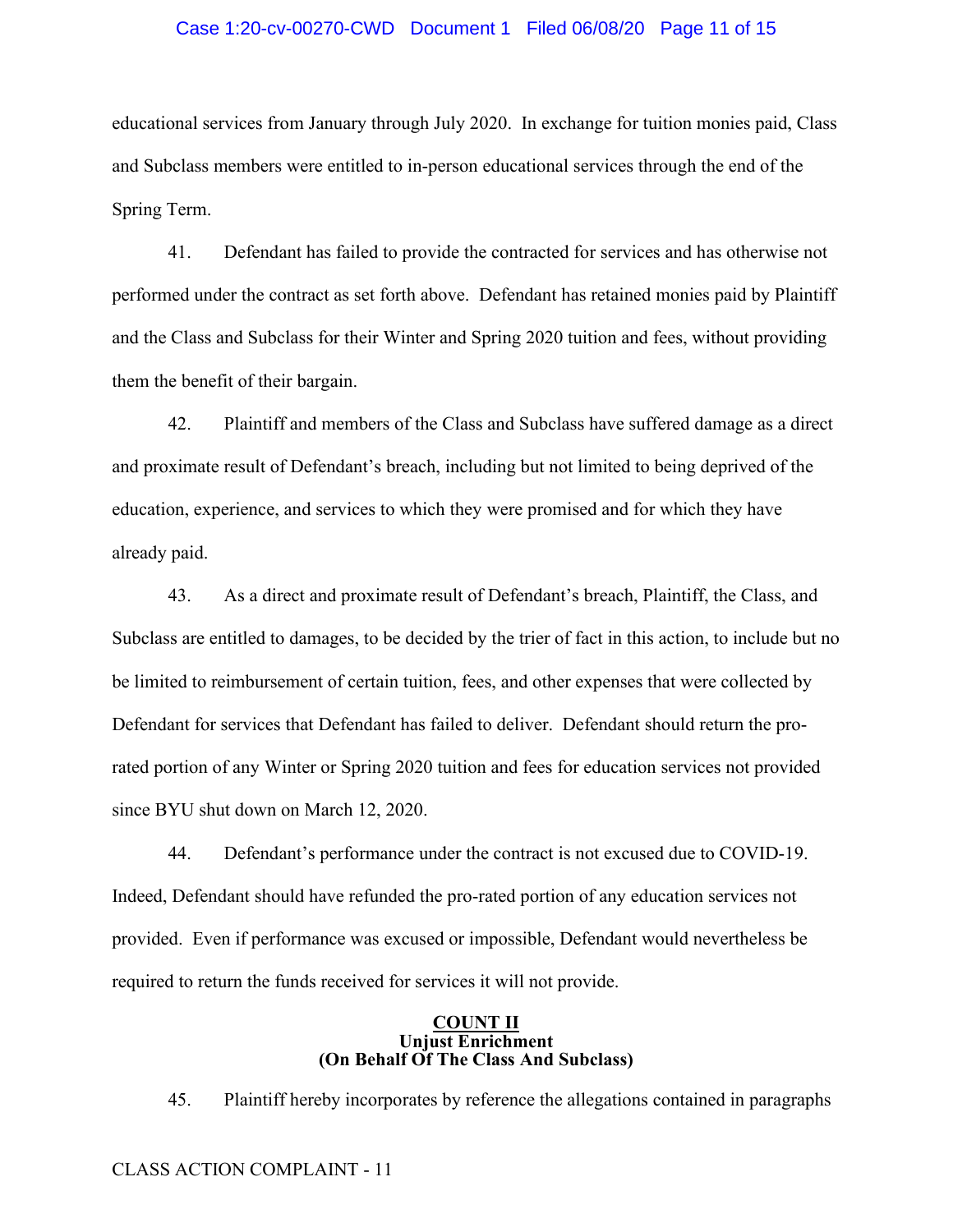#### Case 1:20-cv-00270-CWD Document 1 Filed 06/08/20 Page 12 of 15

1-44 of this complaint.

46. Plaintiff brings this claim individually and on behalf of the members of the Class and Subclass against Defendant.

47. Plaintiff and members of the Class and Subclass conferred a benefit on Defendant in the form of monies paid for Winter and Spring 2020 tuition and other fees in exchange for certain service and promises. Tuition for Winter and Spring 2020 was intended to cover inperson educational services from January through July 2020. In exchange for tuition monies paid, Class members were entitled to in-person educational services through the end of the Spring Term.

48. Defendant voluntarily accepted and retained this benefit by accepting payment.

49. Defendant has retained this benefit, even though Defendant has failed to provide the education, experience, and services for which the tuition and fees were collected, making Defendant's retention unjust under the circumstances. Accordingly, Defendant should return the pro-rated portion of any Winter and Spring 2020 tuition and fees for education services not provided since BYU shut down on March 13, 2020.

50. It would be unjust and inequitable for Defendant to retain the benefit, and Defendant should be required to disgorge this unjust enrichment.

## **COUNT III Conversion (On Behalf Of The Class And Subclass)**

51. Plaintiff hereby incorporates by reference the allegations contained in paragraphs 1-50 of this complaint.

52. Plaintiff brings this claim individually and on behalf of the members of the Class and Subclass against Defendant.

53. Plaintiff and members of the Class and Subclass have an ownership right to the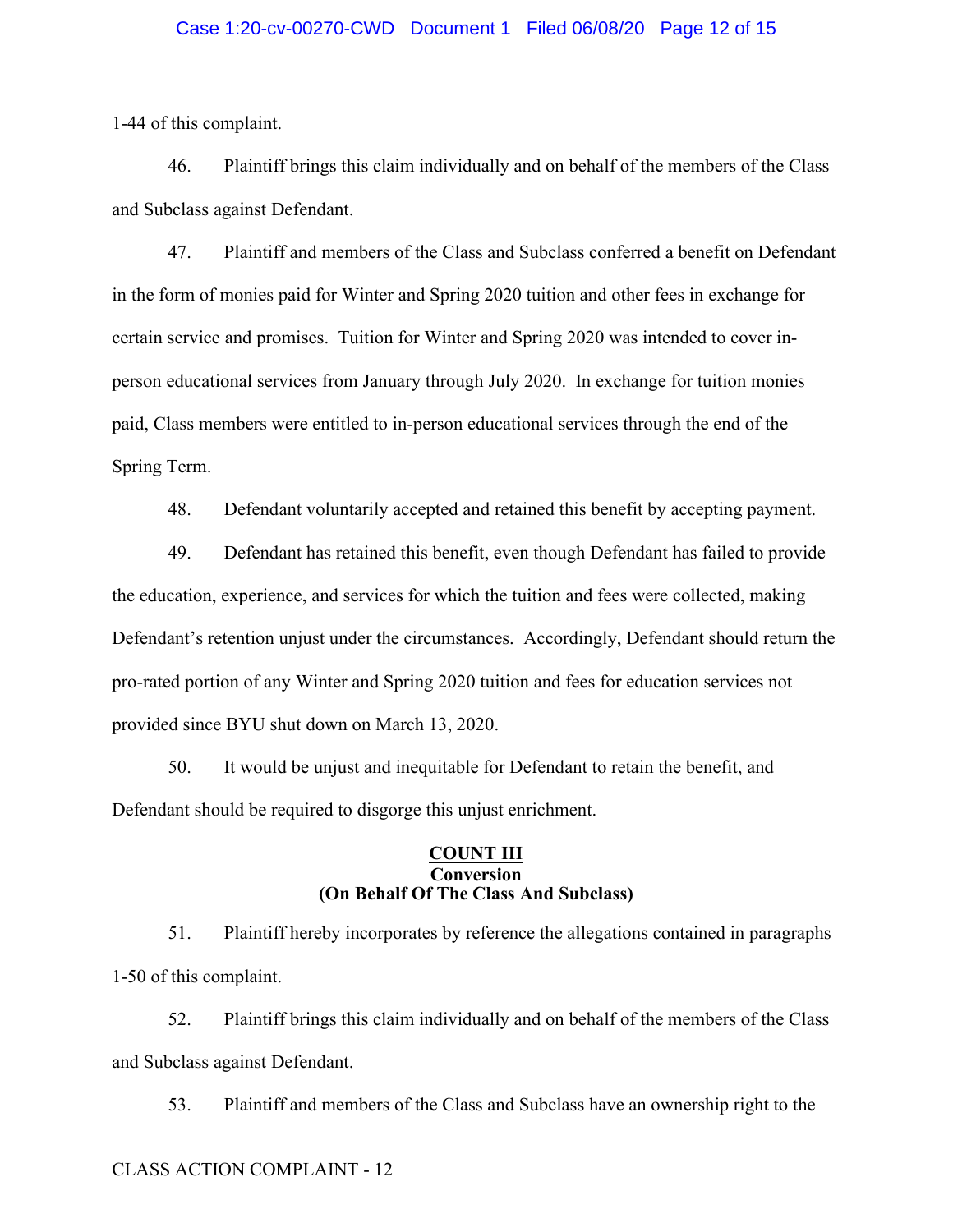#### Case 1:20-cv-00270-CWD Document 1 Filed 06/08/20 Page 13 of 15

in-person educational services they were supposed to be provided in exchange for their Winter and Spring 2020 tuition and fee payments to Defendant.

54. Defendant intentionally interfered with the rights of Plaintiff, the Class, and Subclass when it moved all classes to an online format and discontinued in-person educational services for which tuition and fees were intended to pay.

55. Plaintiff and members of the Class and Subclass demand the return of the prorated portion of any Winter and Spring 2020 tuition and fees for education services not provided since BYU shut down on March 13, 2020.

56. Defendant's retention of the fees paid by Plaintiff and members of the Class and Subclass without providing the educational services for which they paid, deprived Plaintiff, Class, and Subclass members of the benefits for which the tuition and fees paid.

57. This interference with the services for which Plaintiff and members of the Class and Subclass paid damaged Plaintiff and Class and Subclass members in that they paid tuition and fees for services that will not be provided.

58. Plaintiff, Class, and Subclass members are entitled to the return of pro-rated portion of any Winter and Spring 2020 tuition and fees for education services not provided since BYU shut down on March 13, 2020.

#### **PRAYER FOR RELIEF**

WHEREFORE, Plaintiff, individually and on behalf of all others similarly situated, seeks judgment against Defendant, as follows:

- A. For an order certifying the nationwide Class and the Subclass under Rule 23 of the Federal Rules of Civil Procedure and naming Plaintiff as the representative for the Class and Subclass and Plaintiff's attorneys as Class Counsel;
- B. For an order declaring the Defendants' conduct violates the statutes referenced herein;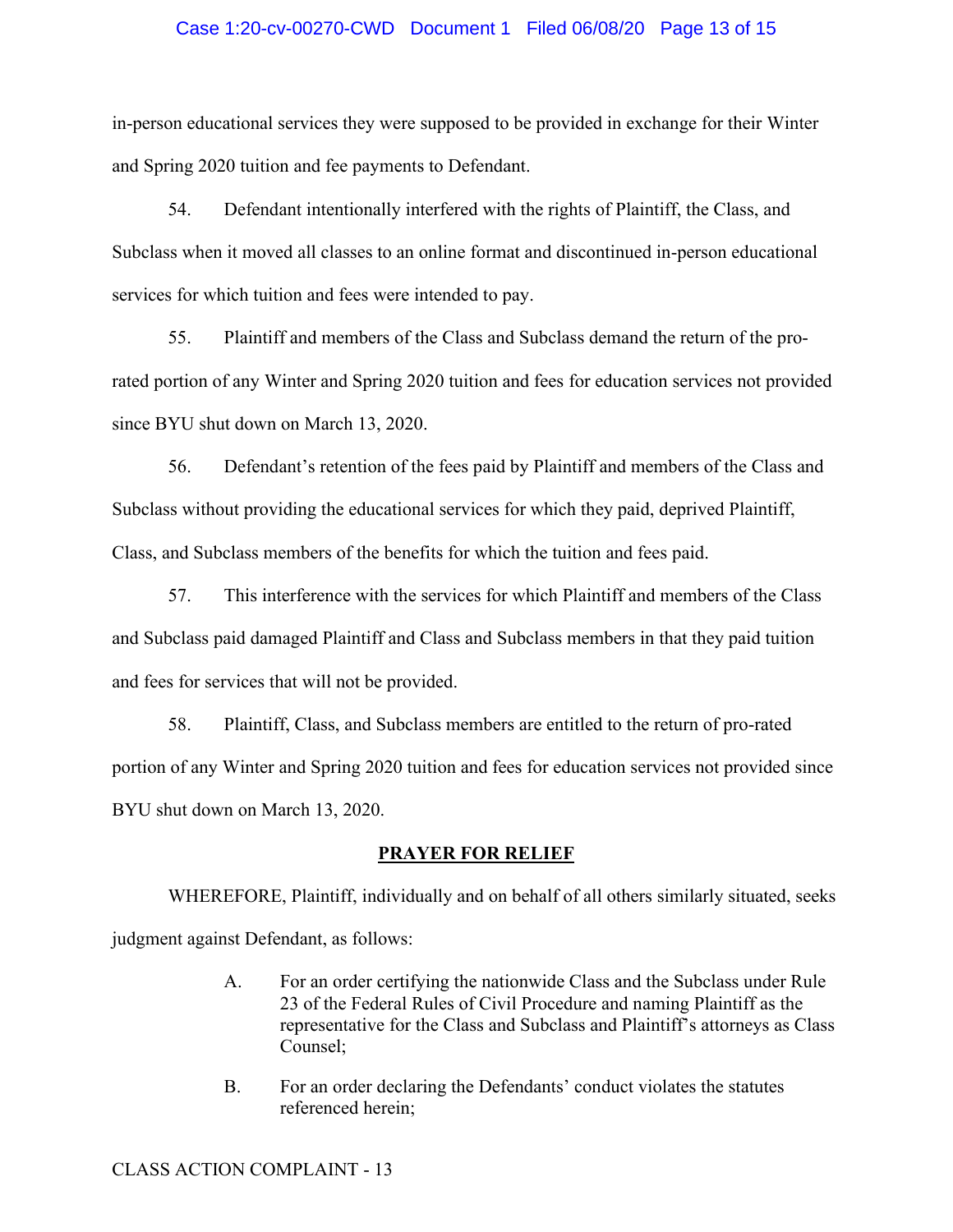- C. For an order finding in favor of Plaintiff, the nationwide Class, and the Subclass on all counts asserted herein;
- D. For compensatory, statutory, and punitive damages in amounts to be determined by the Court and/or jury;
- E. For prejudgment interest on all amounts awarded;
- F. For an order of restitution and all other forms of equitable monetary relief;
- G. For injunctive relief as pleaded or as the Court may deem proper; and
- H. For an order awarding Plaintiff and the Class and Subclass their reasonable attorneys' fees and expenses and costs of suit.

## **DEMAND FOR TRIAL BY JURY**

Pursuant to Federal Rule of Civil Procedure 38(b), Plaintiff demands a trial by jury of any

and all issues in this action so triable of right.

Dated: June 8, 2020 Respectfully submitted,

By: */s/ Jason S. Thompson*

## **THOMPSON LAW GROUP, PLLC**

Jason S. Thompson, ISB #8985 350 N. Ninth Street, Suite 500 Boise, ID 83702 Tel: (208) 342-7880 Fax: (208) 947-2424 jason@gtidaholaw.com

## **BURSOR & FISHER, P.A.**

L. Timothy Fisher\* Brittany S. Scott\* 1990 N. California Blvd., Suite 940 Walnut Creek, CA 94596 Tel: (925) 300-4455 Fax: (925) 407-2700 E-Mail: ltfisher@bursor.com bscott@bursor.com